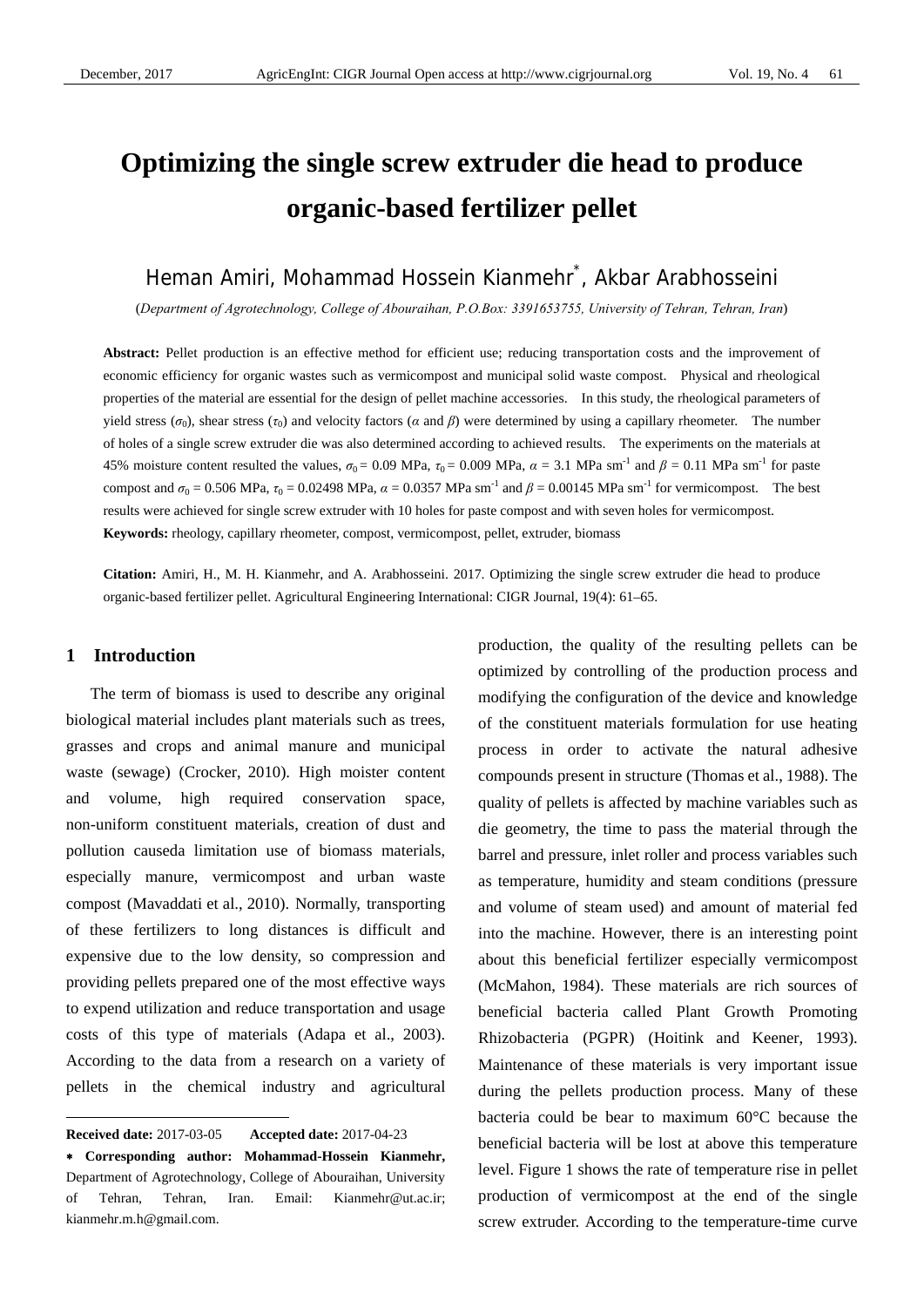for single screw extruder, it is expected that the temperature reach to 60°C in less than an hour. So, due to the continuous process, a refrigerant instead of dry steam or any other heating system and a temperature control system are needed to prevent temperature rising above 60°C (Bahram, 2012).



Figure 1 Temperature of the materials at the end of extruder for pelleting of vermicompost (Bahram, 2012)

Determining the physical and rheological properties of the materials is necessary to calculate the required power for extrusion process. Compost (municipal solid waste) and vermicompost without exception are viscoelastic and properties of these materials can be expressed by using rheological dashpot-spring models (Sitkey, 1986). Various devices are designed for determination the rheological properties, particularly liquid viscosity, semi-liquid and pasty materials which may have different working principles (Dobraszczyk and Morgenstern, 2003).

#### **2 Materials and methods**

In this study, a capillary rheometer was used for determining the rheological properties of municipal solid waste and vermicompost. So, the parameters of the  $\sigma_0$ (yield stress in the entry die),  $\tau_0$  (shear stress in zero velocity at the die wall),  $\alpha$  and  $\beta$  (speed factor) were determined and finally the number of holes in single-screw extruder (Figure 2) by method of Benbow and Bridgwater (1993) were used to determine the number of holes in the extruder for minerals.

Samples of vermicompost were collected from the wormy culture farm, College of Agriculture and Natural Resources, Karaj, Iran. The compost materials were prepared from the compost production factory (located in Tehran, Kahrizak) that uses the municipal solid waste for production. Figure 3 shows the schematic diagram of the capillary rheometer and its components that used in this study.

A hydraulic press apparatus was used to provide motion of the capillary rheometer. This set is composed of a fixed jaw (location rheometer) and a movable jaw (hydraulic cylinder) and a hydraulic jack to force the piston into the rheometer (Figure 4).



Figure 2 Single-screw extruder designed and manufactured in the University of Tehran



rheometer



Figure 4 Capillary rheometer placements during the test

This set is capable to set the desired pressure for the passage or for setting the constant rate of applied force for passage the paste materials through the die of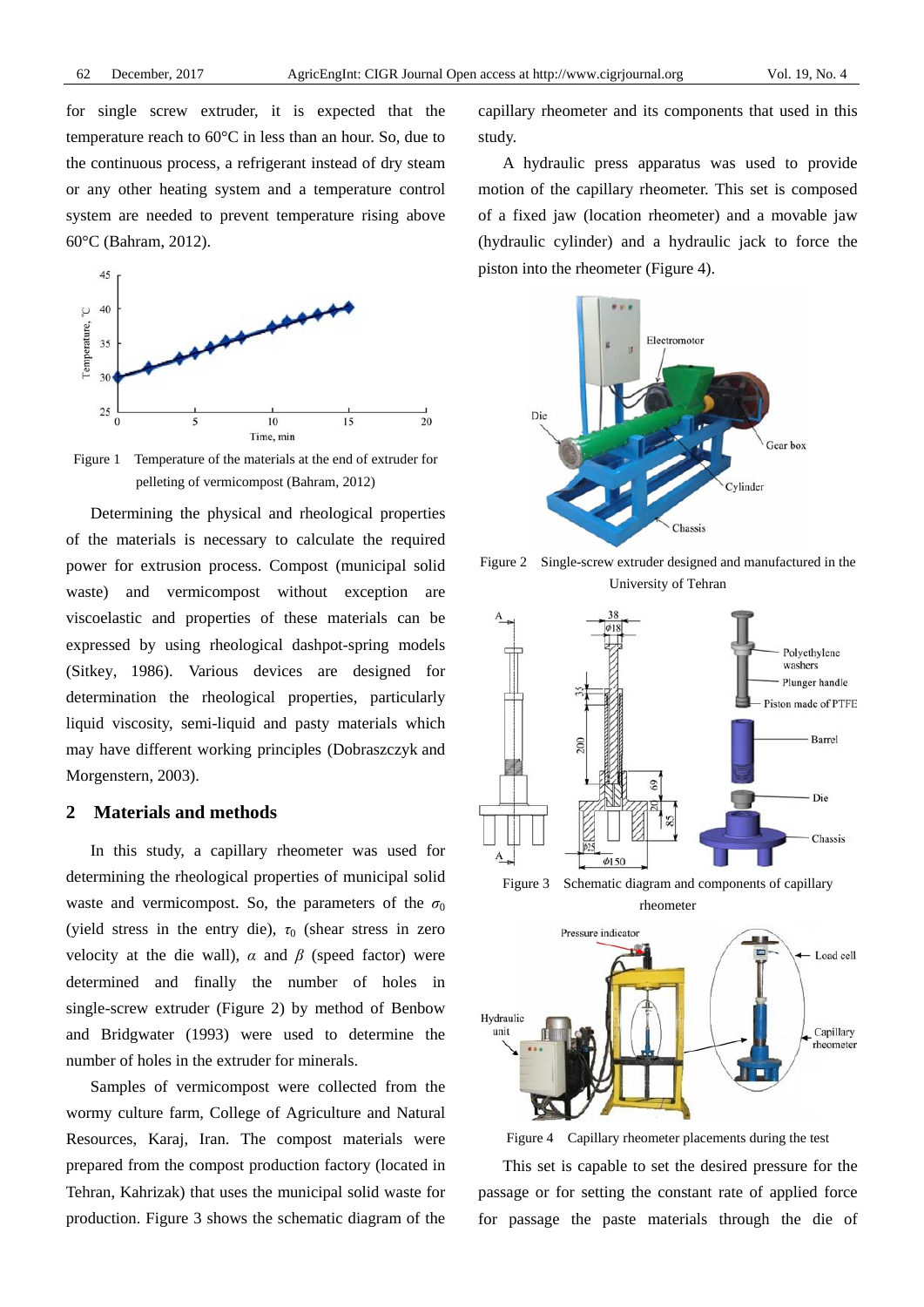rheometer. Maximum pressure that the device is able to force to the piston is 250 Bar. The maximum force for extrusion in pelleting process can be determined by Equation (1):

$$
F = P^*A \tag{1}
$$

where,  $A \text{ (mm}^2)$  is the cross section of piston;  $F \text{ (N)}$  is the force required for the passage of material through the die and *P* (kPa) is pressure applied to the rheometer piston.

#### **2.1 Analysis of paste flow in open die**

The Benbow-Bridgwater equation has provided a good first order model for axisymmetric extrusion and reasonable industrial design information, although the assumptions involved in the analysis make its precision low. The model is sometimes used to ascertain material constants for more general use. In this research this method was used for determining the rheological parameters of compost and vermicompost. When paste cross the barrel into the opens die, the piston must be overcome friction and shear stress of paste on the body of die. This method models the paste as a quasi-plastic material; the extrusion pressure required to extrude a paste from a circular barrel of diameter *D* through a concentric die of diameter *Do* and length *L* at a die land velocity *v* as Equation (2):

$$
P = 2(\sigma_0 + \alpha v) \ln \frac{D_o}{D} + 4(\tau_0 + \beta v) \left(\frac{L}{D}\right)
$$
 (2)

where,  $\sigma_0$  is the initial yield stress (MPa);  $\tau_0$  is shear stress (MPa) at zero velocity zoon (the initial stress on the walls of the die's wall) and *α*, *β* are the parameters characterizing the effect of velocity on the die entry.

#### **2.2 Determination of the parameters**

According to the length and diameter of the die and the experimental results, the operational velocity diagram of the piston is shown in Figure 5.

According to the diagram the rheological parameters ( $\alpha$ ,  $\sigma_0$ ,  $\tau_0$  and  $\beta$ ) are calculated by using Equations (3), (4), (5) and (6) (Benbow and Bridgwater, 1993).

$$
\alpha = \frac{OB - OA}{2(v_2 - v_1) \ln \frac{D}{D_0}}
$$
\n(3)

$$
\sigma_0 = \frac{OAv_2 - OBv_1}{2(v_2 - v_1)\ln\frac{D_0}{D}}
$$
\n(4)

$$
\tau_0 = \frac{\nu_2 [(CJ) - (OA)] - \nu_1 [(DJ) - (OB)]}{4(OJ)(\nu_2 - \nu_1)}
$$
(5)

$$
\beta = \frac{(DJ - OB) - (CJ - OA)}{4OJ(v_2 - v_1)}
$$
(6)

It is notable that selection of velocity of press is based on the maximum pressure that the press can produce at this velocity level and this pressure is the same pressure that a single screw extruder can produce at different speeds near the die.



Figure 5 The extrusion pressure of the die versus the ratio of length to diameter at different velocity

# **2.3 Determination of the number of extrusion die holes**

In the extrusion process, materials have to pass through more than one hole that is parallel to each other in the die. Pressure drop due to the flow paste through a barrel with diameter  $D_0$  in to die land with diameter  $D$ expressed with the Equation 2. If the volumetric flow rate, *Q* passes uniformly from N number of holes with diameter  $D$ , the mean velocity  $(v)$  of material can be determined by Equation (7).

$$
Q = \left(\frac{\pi}{4}\right) D^2 N v \tag{7}
$$

When the paste flows through a barrel with diameter of *D* and with *N* number of die holes, and if the paste passes from all holes, so the mean velocity (*v*) depended on  $D_0/N^{0.5}$ . By determining *v* from Equation (7) and inserting to extrusion pressure equation (Equation (2)), the overall pressure drop, due to passing paste from *N* number of hole will be determine by Equation (8), which is known as the Benbow-Bridgwater equation, Equation (8):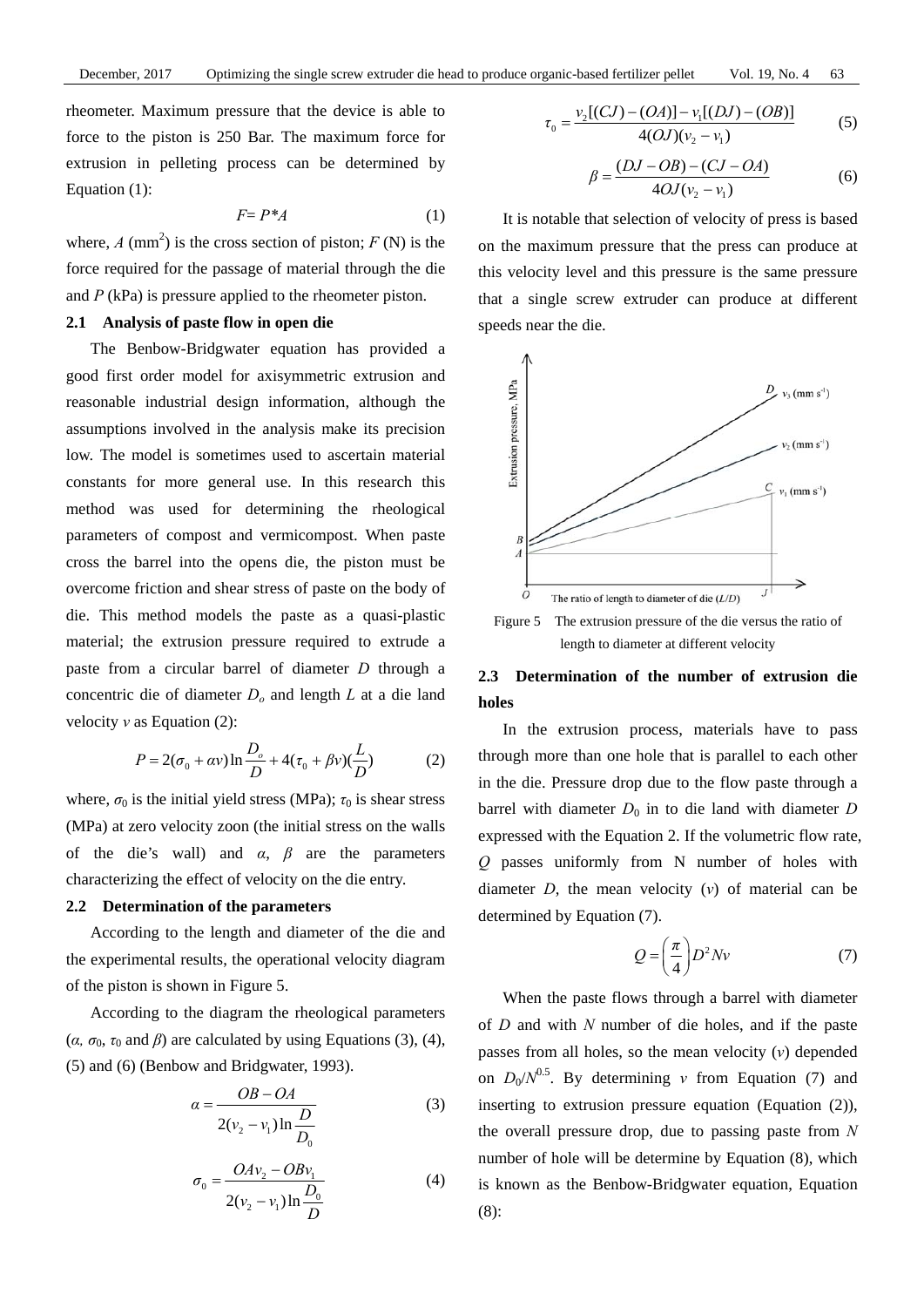$$
P = 2\left(\sigma_0 + \frac{4aQ}{\pi D^2 N}\right) \ln\left(\frac{D_0}{D N^{1/2}}\right) + 4\left(\tau_0 + \frac{4\beta Q}{\pi D^2 N}\right)\left(\frac{L}{D}\right)
$$
 (8)

After calculating  $\alpha$ ,  $\sigma_0$ ,  $\tau_0$  and  $\beta$  values from the Equations (3), (4), (5) and (6) respectively and replacing in Equation 8 and by having the values of pressure (*P*) and volumetric flow rate (*Q*) from rheometer experiments, and according to the known values of  $L$ ,  $D$  and  $D_0$  (die specification), only the number of holes (*N*) remains unknown that can be easily determined by the Equation 8.

#### **3 Results and discussion**

The result of the rheological behavior for compost during the loading test is expressed in Figure 6 as an example. The profile can be divided into three flow regions: compaction (oa), steady state (ab) and bottom of barrel (bc). The air entrained in the paste is expelled over the compaction region. As the paste is much less elastic than air, the extrusion pressure starts to rise very rapidly until it reaches a peak, at which point flow commences. There is a transient region, immediately after flow has commenced, where the flow pattern and extrusion pressure are unsteady (for this material this region is so small and negligible). After a short time, some optimal flow pattern is reached and the rest of the extrusion run proceeds under nominally steady state conditions. When the piston reaches to the end of the course, a sudden increase in pressure is obvious.



Figure 6 Piston force against time for Piston velocity =  $10 \text{ mm s}^{-1}$ ,  $D = 3$  mm,  $LD^{-1} = 8$ . For compost paste by 45% moister content

The extrusion pressure diagrams are shown in Figure 7 for urban waste compost and in Figure 8 for vermicompost for the compost paste with 45% moisture content.

Considering the points of O, A, B, C, D and J points in Figure 5 and using the Equations  $(3)$ ,  $(4)$ ,  $(5)$  and  $(6)$ , the characterization parameters (yield stresses  $\sigma_0$  and  $\tau_0$ and velocity factors  $\alpha$  and  $\beta$ ) were calculated by non-linear regression using Matlab, which are represented in Table 1. It can be seen that vermicompost has a relatively large yield stress  $\sigma_0$ . This means that the contribution of the total extrusion works due to the deformation on entering the die land, described by the first term of Equation (8), can significantly greater than the shearing work in the dieland.



Figure 7 Extrusion pressure of different *L D*<sup>-1</sup> at different velocities for urban waste compost



velocities for vermicompost

**Table 1 Rheological parameters of urban waste compost and vermicompost paste**

| Rheological parameters            | Vermicompost | Urban waste compost |  |  |  |
|-----------------------------------|--------------|---------------------|--|--|--|
| $\sigma_0$ (MPa)                  | 0.506        | 0.092               |  |  |  |
| $\tau_0$ (MPa)                    | 0.025        | 0.009               |  |  |  |
| $\alpha$ (MPa s m <sup>-1</sup> ) | 0.036        | 3.103               |  |  |  |
| $\beta$ (MPa s m <sup>-1</sup> )  | 0.00145      | 0.11240             |  |  |  |

The extrusion pressure values (MPa) of compost and vermicompost paste at different velocities, calculated by using Equation (2) and the data from experiments are represented in Table 2. The results show an acceptable correlation between experiment and computational dates.